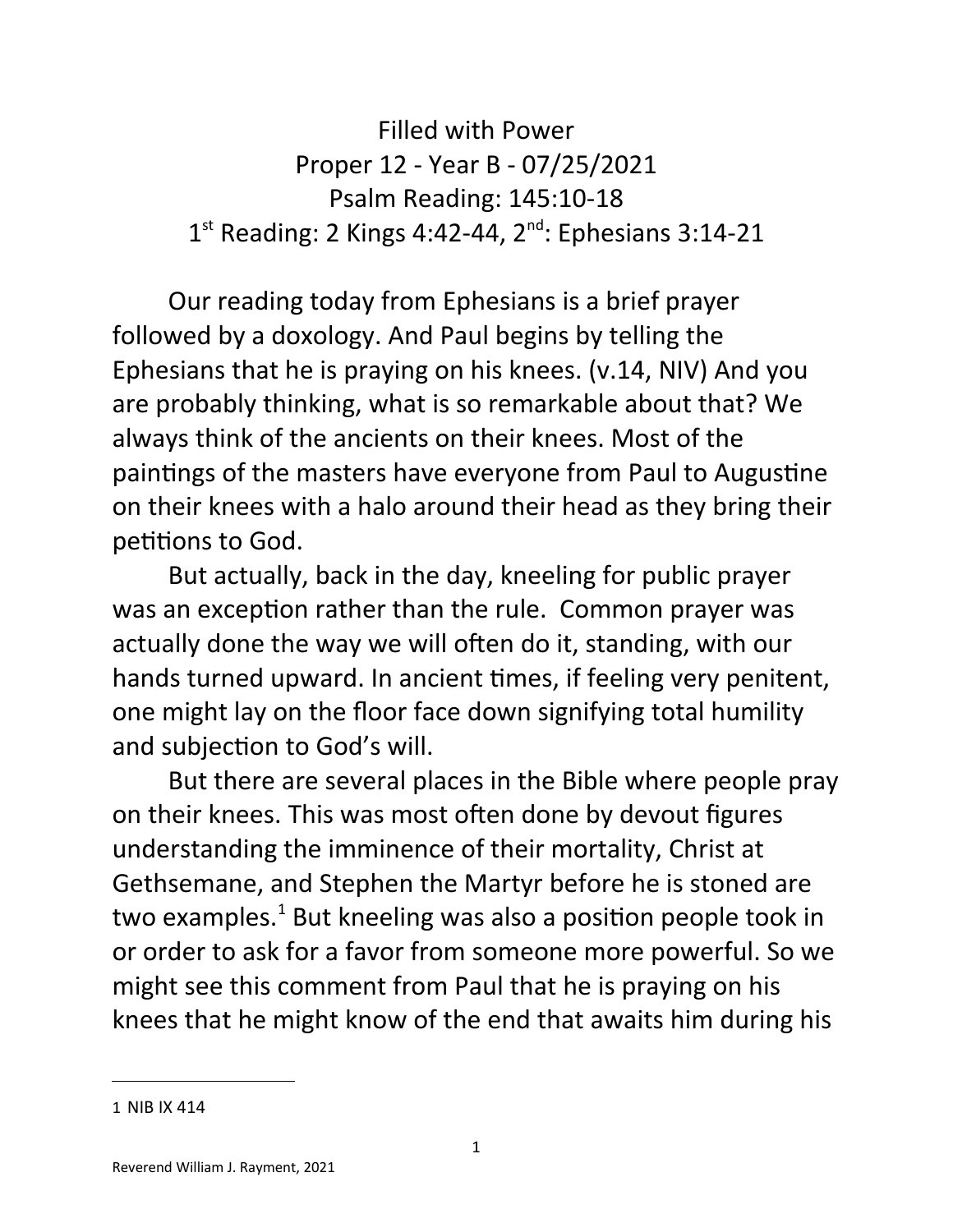imprisonment in Rome. Perhaps he is devoutly praying some of his final, thoughtful, hopes for the Ephesians.

He is kneeling before God, the "one from whom every family in heaven and on earth derives its name." (v.15) He is signifying the power of God as Creator here, and reminding people what they owe to God. And *power* will become one of the major themes in this prayer. In fact, the word "power" is used three times in this very short reading, and it even takes different forms in the original Greek.

Paul writes, "I pray that out of his glorious riches he may strengthen you with power (*dunamis)* through the Spirit in your inner being." (v.16) The Greek word for "power" here is *δύναμις.* Which, in this case, seems to mean strength, staying power or perseverence. This, strength of power is what we often call will power. I think it is a restraining power in many ways keeping us from sin, and unhealthy activities. And I think unhealthy activities are, if you think about it, is a sin, too. God gave us these bodies, and if we do not treat them with care we are not respecting the gift of life that God gave us.

Story about smoking cigars…

Not only should we avoid hurting ourselves, we should refrain from hurting others. But this form of will power also has an active side, prompting us to do things we should do but we may not want to do, like volunteer, get up from the television set after the fifth episode of Game of Thrones, open the Bible and do some delving into the Word of God, or just finding the courage to talk about your faith to some inquisitive neighbor.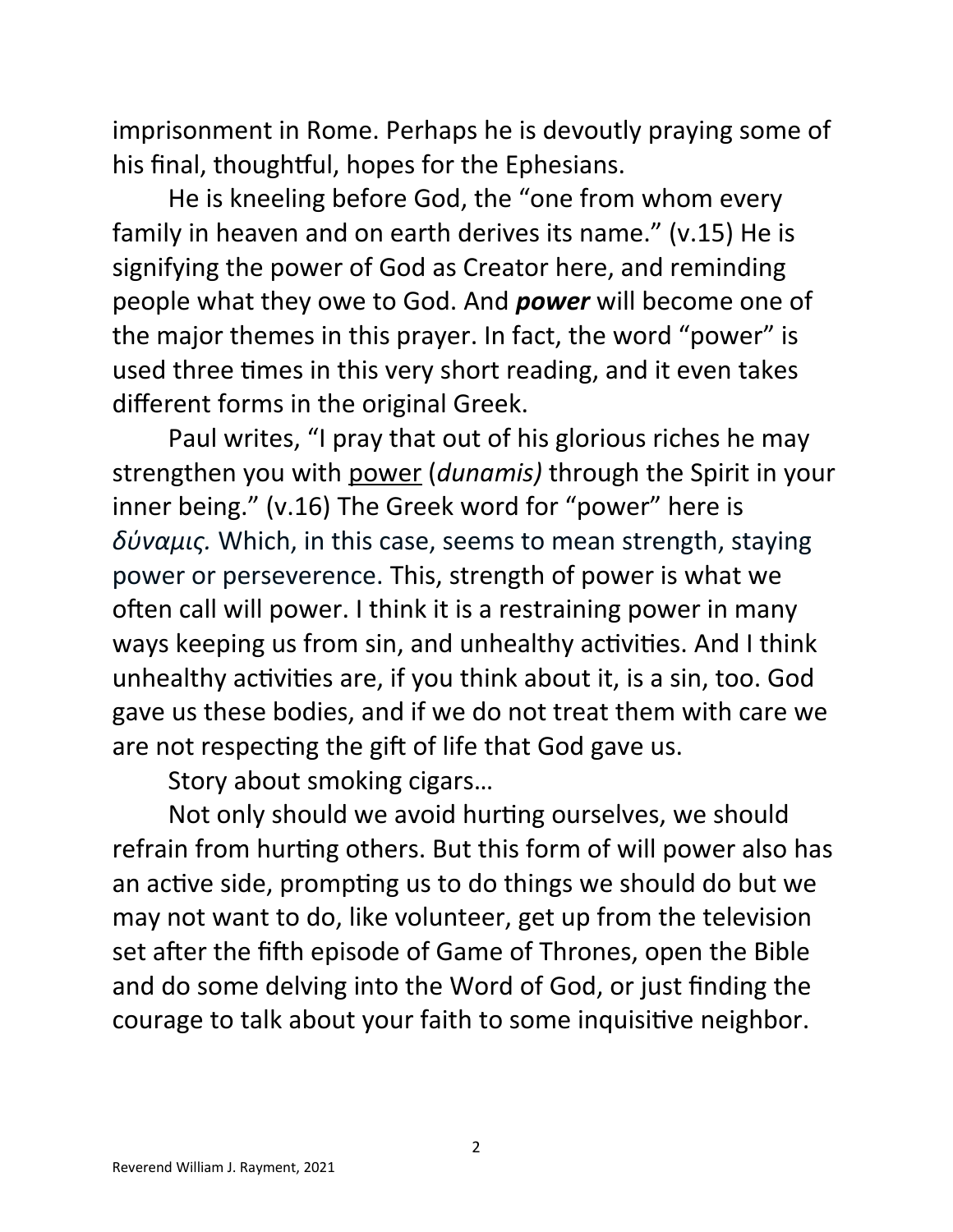As Paul notes, this power he wants for us makes it "so that Christ may dwell in your hearts through faith." (v.17) So, this is a power that inspires us and makes us firm in the faith.

In the next couple of verses we find out about another power that Paul prays that God give us, and this power stems from the fact that our faith is "rooted and established in love." (v.17) It is a different kind of power, a power of capability. in the original Greek it is *ἐξισχύσητε (ekischusayte) –* which really means: to be able. It is a capability. You know, in Spanish, the word for power is "poder", and it is the same word that means "to be able or capable of". $2$  In English we commonly use this meaning for power as well, it is not only a force creating activity, but the ability to do something. And the power that Paul wants for us is the power to understand *infinity*…

It is the power to "grasp how wide and long and high and deep is the love of Christ." That, my friends, is infinite. Barclay, in his commentary on Galatians and Ephesians writes about the image of an infinite cross. $3$ 

Up to Heaven

Down to the depths of even hell.

To all who encompass our universe, planets, stars, and people...

> No matter where they stand in politics, theology, or economic scale.

Yet the focus is on the very center of the cross, where all comes together.

<span id="page-2-0"></span><sup>2</sup> https://www.spanishdict.com/translate/be%20able%20to

<span id="page-2-1"></span><sup>3</sup> Barclay, Galatians and Ephesians, 155.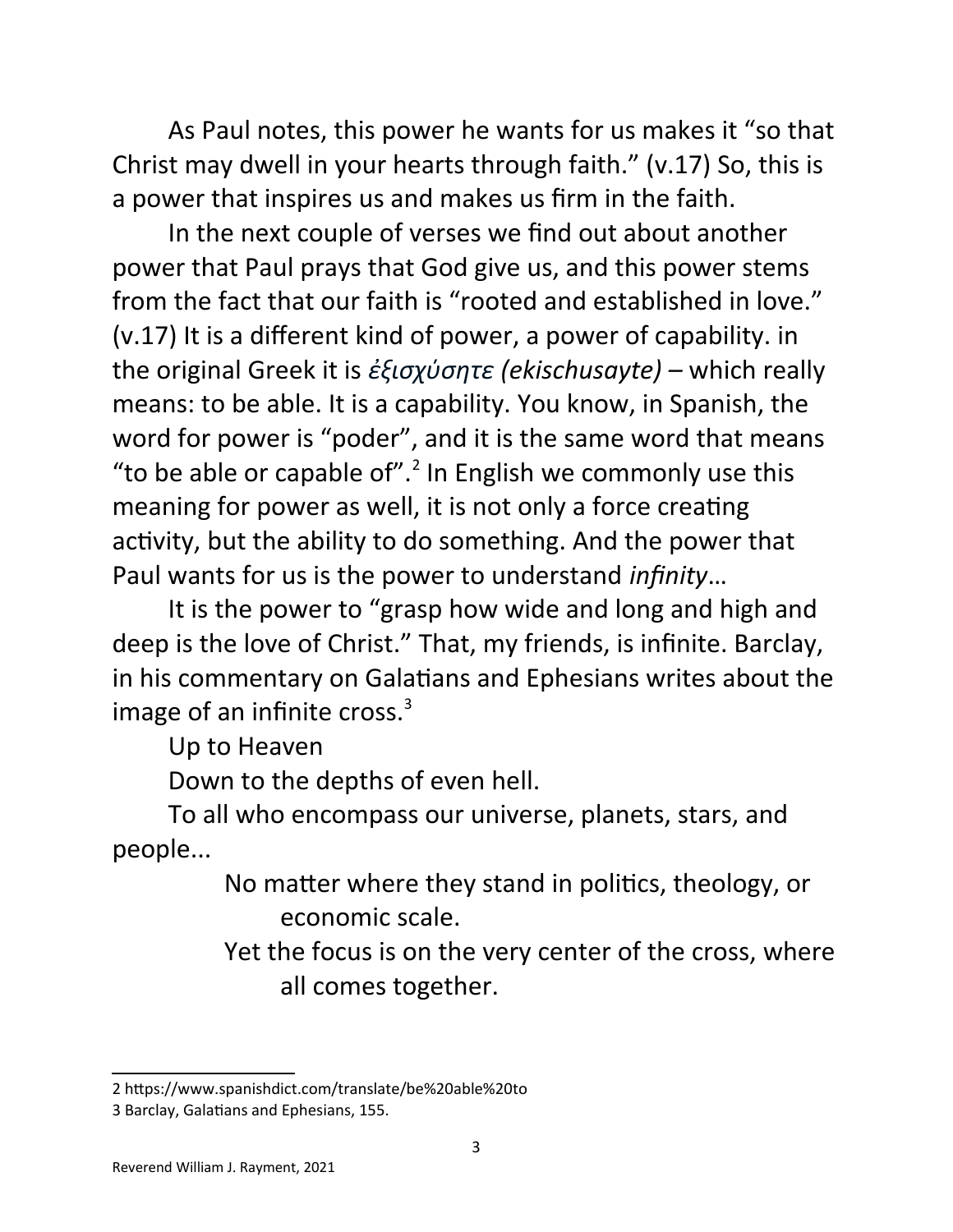If we can understand this crucial point, we can move toward God. Yet Paul tells us at this point that the love of God exceeds all knowledge. Sheer intellectual understanding is insufficient to fully get it.

I am sure that some of you here have had a transcendent experience, a moment of time when you glimpsed something seemingly beyond the material world. It can come from nature. Perhaps you have had a mountaintop experience. Perhaps it came when you held your first child. I have had a few, one was in this very sanctuary:

Sun coming up in the east on a late fall morning streaming through the stained glass windows. There is power in those experiences with nature, in church, and with one another, power in the infinite dimensions of the cross, power in the love of Christ in our hearts.

You will notice that all of this power that we are talking about comes from one source. It is the power of God. And we hear about this in the Doxology that Paul constructs. He writes, "Now to God who is able to do immeasurably more than all we ask or imagine, according to God's **power** that is **at work** within us, to God be glory in the church and in Christ Jesus throughout all generations, for ever and ever! Amen." (v.20-21)

The noun for "power" here is the Greek word "Δυναμένῳ", but Paul adds that this power is "ἐνεργουμένην", which the NIV Bible translates as "at work" – but I think we might go a step further. You might recognize in this Greek word, ἐνεργουμένην our own word "energy". So we might think of it as filling us with energy, and for this we thank God!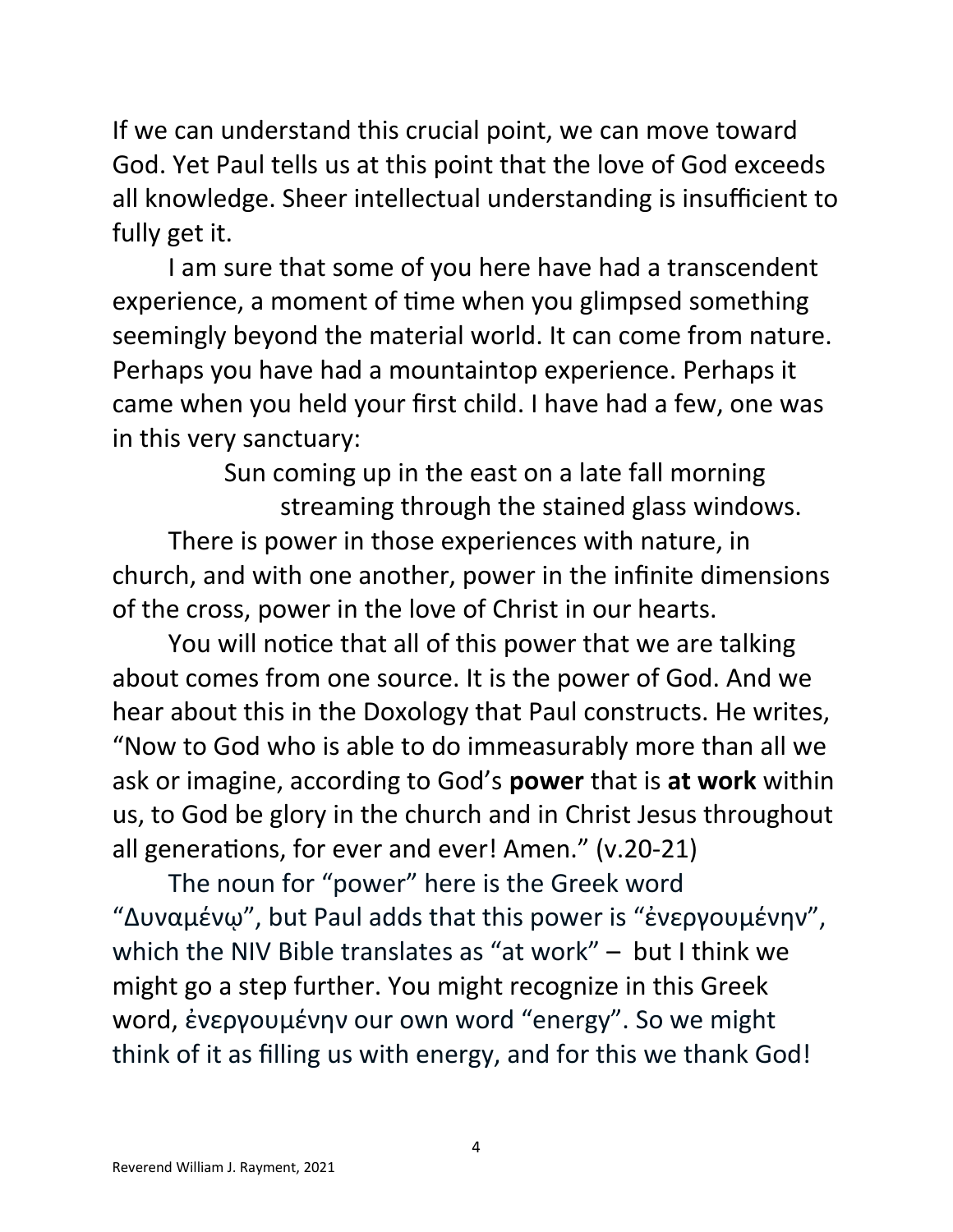Now, I think this is a powerful passage for us to consider, and not just because it speaks to God's power and what it does for us, but because it has practical application in our lives. In all of our lives we have had moments of despair, times when we felt disconnected from God and each other. Times when we were ashamed, or didn't know what to do.

We have all had those experiences. There were times when I said the wrong thing, times when I made the wrong decision in my finances, even times when I felt the very forces of history and nature were set to overwhelm me. There are times when we feel we are on the wrong path and yet cannot seem to find a new way forward. At one point in my own life, I can remember saying to Robin, "You know, as Christians we have access to the most powerful force in the universe. We just have to access it." And you know what that power is...it is our relationship with God, in the form of the Creator, the Redeemer, and the Spirit. By extension it is also our relationships within the Body of Christ. Here at this very church we cultivate all of those relationships.

So, how do we access the power of God? Well, it does begin, as you probably have already assumed, with prayer and with reading God's word. But there is more to it than that. Power is, in effect, movement or at least potential movement. Even a static charge is built up through motion. This means that you have to move from a position where you see yourself as the center of the universe and place God in that position. You have to come to think of God as the energy and the engine that drives you forward, that guides your very existence. If you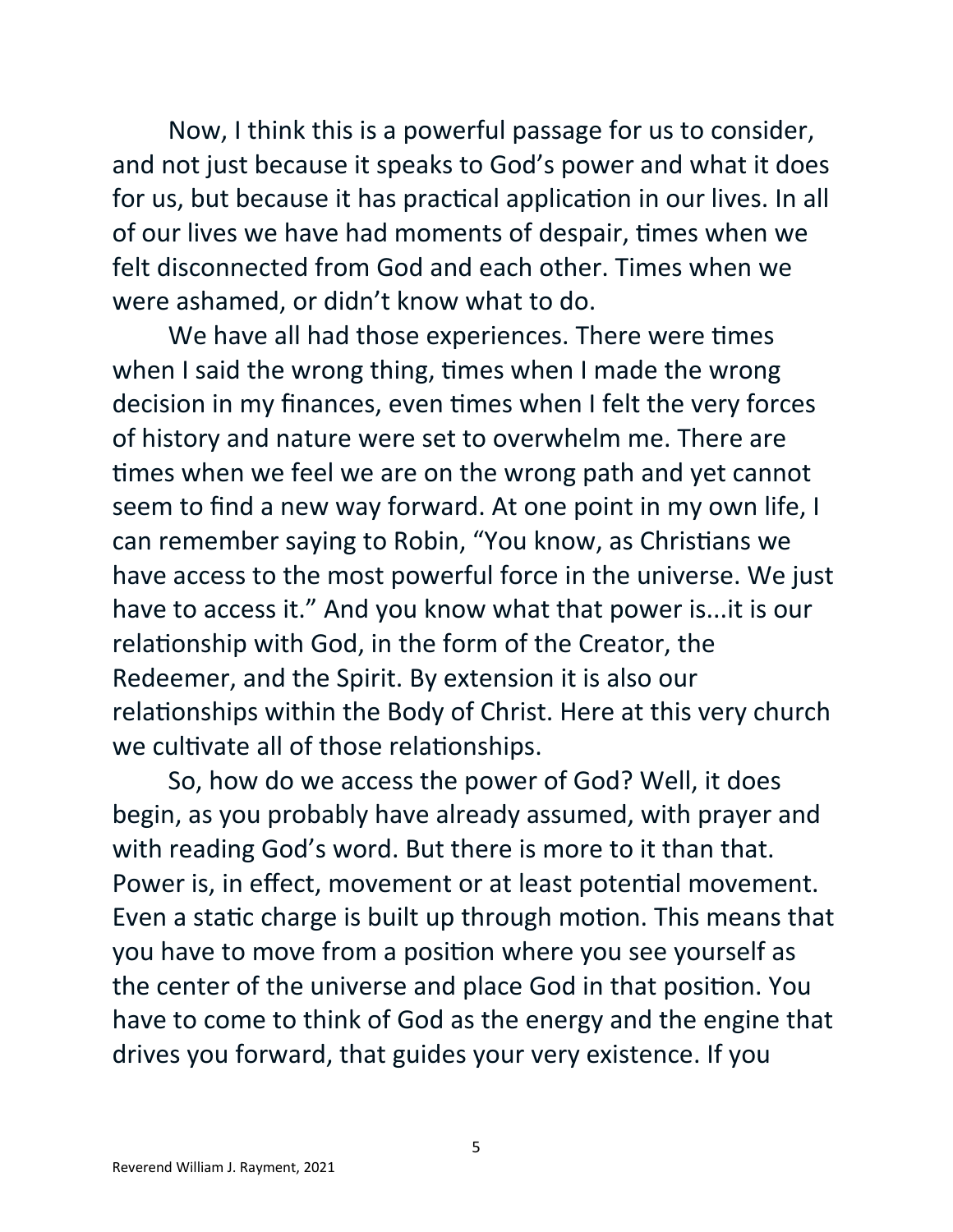recognize that higher power, if you recognize that on your own you are just floundering, that is the first step.

Then you have to remember that you have a giant support system all around you in the form of the Body of Christ. If you look to your right and to your left, you will see quite a few people who care about you and care about how you are doing. These are people who want only the best for you, and with God in the center of your universe you soon come to see that you only want the best for them as well.

The world thinks the power of the church is waning. It was about fifty years ago that time magazine declared that "God is Dead". What the editors of the magazine failed to realize then is that the power of God has nothing to do with proclamations in magazines or even the number of members in a denomination or a church. The power of God is always and everywhere, only it is up to each individual, each church itself to experience that power for itself, right here in our hearts.

Let's pray a short prayer based on what Paul wrote to the Ephesians:

"Out of God's glorious riches may we be strengthened with **power** through the Spirit right down in our inner being, so that Christ may dwell in our hearts through faith. Through our Love for God and for each other may we have power to understand how wide and long and high and deep is the love of Christ. Let us know your love, O Christ, that we may be filled to overflowing the fullness of God. Work in us and through us O Lord!"

Ἀμἠν